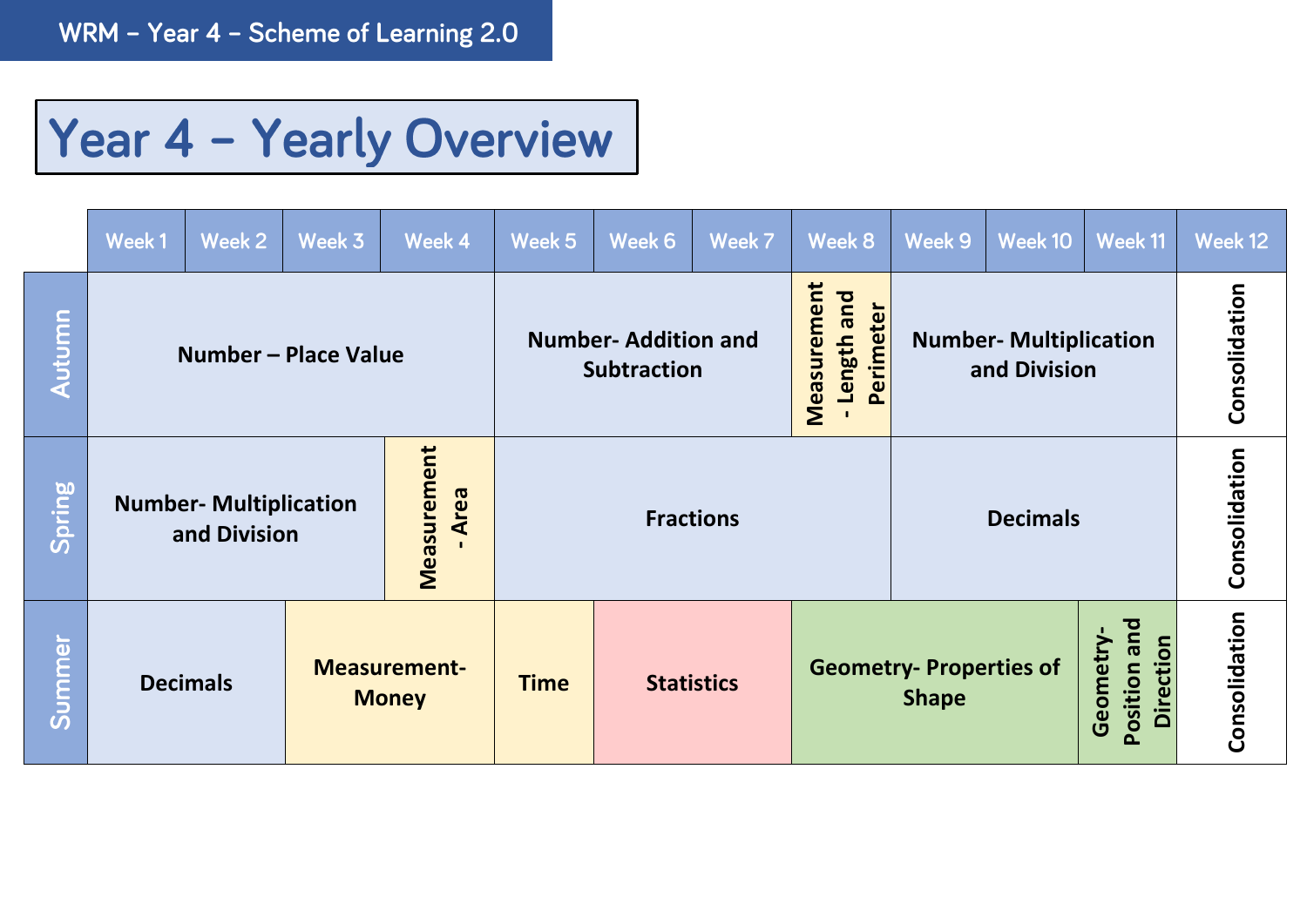## Year 4 - Autumn Term

| Week 1                                                       | Week 2                                                                                                                                                                            | Week 3                                                                                                                                                                                                                                                                                                                                                                                                                                                                                        | Week 4 | Week 5                                    | Week 6                                                                                                                                                                                                                                                                                                                                         | Week 7 | Week 8                                                                                                                                                                                                                                                                       | Week 9 | Week 10                                                                                                                                                                                                                                                                                                                                                                                                                                                                                                                                                                                                                                     | Week 11 | Week 12       |
|--------------------------------------------------------------|-----------------------------------------------------------------------------------------------------------------------------------------------------------------------------------|-----------------------------------------------------------------------------------------------------------------------------------------------------------------------------------------------------------------------------------------------------------------------------------------------------------------------------------------------------------------------------------------------------------------------------------------------------------------------------------------------|--------|-------------------------------------------|------------------------------------------------------------------------------------------------------------------------------------------------------------------------------------------------------------------------------------------------------------------------------------------------------------------------------------------------|--------|------------------------------------------------------------------------------------------------------------------------------------------------------------------------------------------------------------------------------------------------------------------------------|--------|---------------------------------------------------------------------------------------------------------------------------------------------------------------------------------------------------------------------------------------------------------------------------------------------------------------------------------------------------------------------------------------------------------------------------------------------------------------------------------------------------------------------------------------------------------------------------------------------------------------------------------------------|---------|---------------|
| Number - Place Value<br>representations.<br>and place value. | <b>Count in multiples of 6, 7, 9.25 and 1000.</b><br>Find 1000 more or less than a given number.<br>(thousands, hundreds, tens and ones)<br>Order and compare numbers beyond 1000 | Recognise the place value of each digit in a four digit number<br>Identify, represent and estimate numbers using different<br>Round any number to the nearest 10, 100 or 1000<br>Solve number and practical problems that involve all of the<br>above and with increasingly large positive numbers.<br>Count backwards through zero to include negative numbers.<br>Read Roman numerals to 100 (I to C) and know that over time,<br>the numeral system changed to include the concept of zero |        | appropriate.<br>answers to a calculation. | Number-Addition and Subtraction<br>Add and subtract numbers with up to 4 digits<br>using the formal written methods of<br>columnar addition and subtraction where<br>Estimate and use inverse operations to check<br>Solve addition and subtraction two step<br>problems in contexts, deciding which<br>operations and methods to use and why. |        | Measurement:<br>Length and<br>Perimeter<br>Measure and<br>calculate the<br>perimeter of a<br>rectilinear figure<br>(including)<br>squares) in<br>centimetres and<br>metres<br>Convert<br>between<br>different units<br>of measure [for<br>example,<br>kilometre to<br>metre] |        | Number - Multiplication and Division<br>Recall and use multiplication and division<br>facts for multiplication tables up to $12 \times 12$ .<br><b>Count in multiples of 6, 7, 9.</b> 25 and 1000<br>Use place value, known and derived facts to<br>multiply and divide mentally, including:<br>multiplying by 0 and 1; dividing by 1;<br>multiplying together three numbers.<br>Solve problems involving multiplying and<br>adding, including using the distributive law<br>to multiply two digit numbers by one digit,<br>integer scaling problems and harder<br>correspondence problems such as n objects<br>are connected to m objects. |         | Consolidation |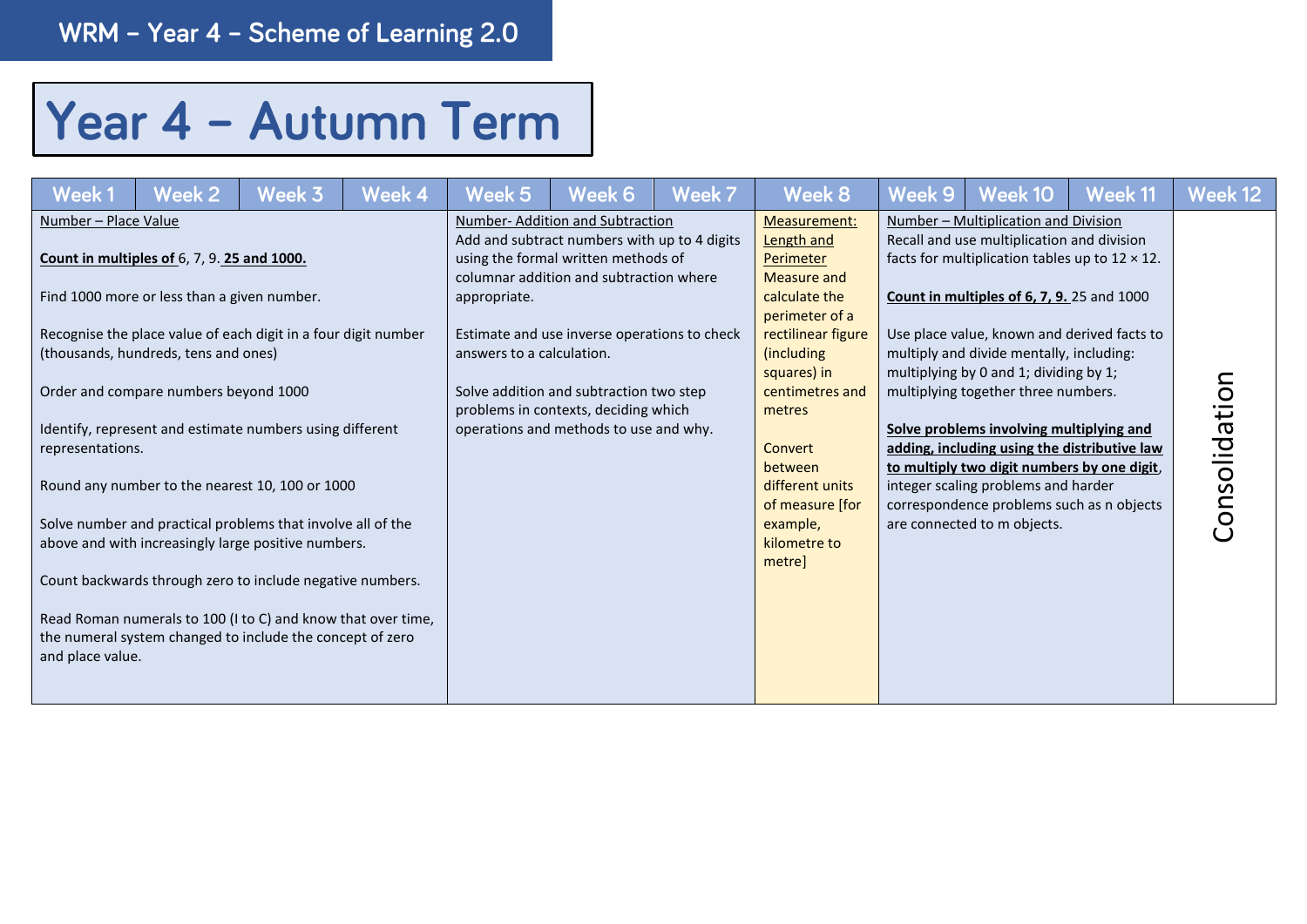## Year 4 - Spring Term

| Week 1                                 | Week 2                                                                                                                                                                                                                                                                                                                                                                                                                                                                                                                                                                                                                                                                                                                             | Week 3 | Week 4                                                                                    | Week 5                                        | Week 6                      | Week 7                                                                                                                                                                                                                                                                                                                                                                                                              | <b>Week 8</b> | Week 9                                           | Week 10                                                                                                                                                                                                                                                                                                                                                                                                       | Week 11 | Week 12       |
|----------------------------------------|------------------------------------------------------------------------------------------------------------------------------------------------------------------------------------------------------------------------------------------------------------------------------------------------------------------------------------------------------------------------------------------------------------------------------------------------------------------------------------------------------------------------------------------------------------------------------------------------------------------------------------------------------------------------------------------------------------------------------------|--------|-------------------------------------------------------------------------------------------|-----------------------------------------------|-----------------------------|---------------------------------------------------------------------------------------------------------------------------------------------------------------------------------------------------------------------------------------------------------------------------------------------------------------------------------------------------------------------------------------------------------------------|---------------|--------------------------------------------------|---------------------------------------------------------------------------------------------------------------------------------------------------------------------------------------------------------------------------------------------------------------------------------------------------------------------------------------------------------------------------------------------------------------|---------|---------------|
| layout.<br>are connected to m objects. | Number – multiplication and division<br>Recall and use multiplication and division<br>facts for multiplication tables up to $12 \times 12$ .<br>Use place value, known and derived facts to<br>multiply and divide mentally, including:<br>multiplying by 0 and 1; dividing by 1;<br>multiplying together three numbers.<br>Recognise and use factor pairs and<br>commutativity in mental calculations.<br>Multiply two digit and three digit numbers<br>by a one digit number using formal written<br>Solve problems involving multiplying and<br>adding, including using the distributive law<br>to multiply two digit numbers by one digit,<br>integer scaling problems and harder<br>correspondence problems such as n objects |        | Measurement-<br>Area<br>Find the area of<br>rectilinear shapes<br>by counting<br>squares. | Fractions<br>equivalent fractions.<br>number. | and dividing tenths by ten. | Recognise and show, using diagrams, families of common<br>Count up and down in hundredths; recognise that<br>hundredths arise when dividing an object by one hundred<br>Solve problems involving increasingly harder fractions to<br>calculate quantities, and fractions to divide quantities,<br>including non-unit fractions where the answer is a whole<br>Add and subtract fractions with the same denominator. |               | <b>Decimals</b><br>hundredths<br>decimal places. | Recognise and write decimal equivalents of<br>any number of tenths or hundredths.<br>Find the effect of dividing a one or two digit<br>number by 10 or 100, identifying the value of<br>the digits in the answer as ones, tenths and<br>Solve simple measure and money problems<br>involving fractions and decimals to two<br>Convert between different units of measure<br>[for example, kilometre to metre] |         | Consolidation |